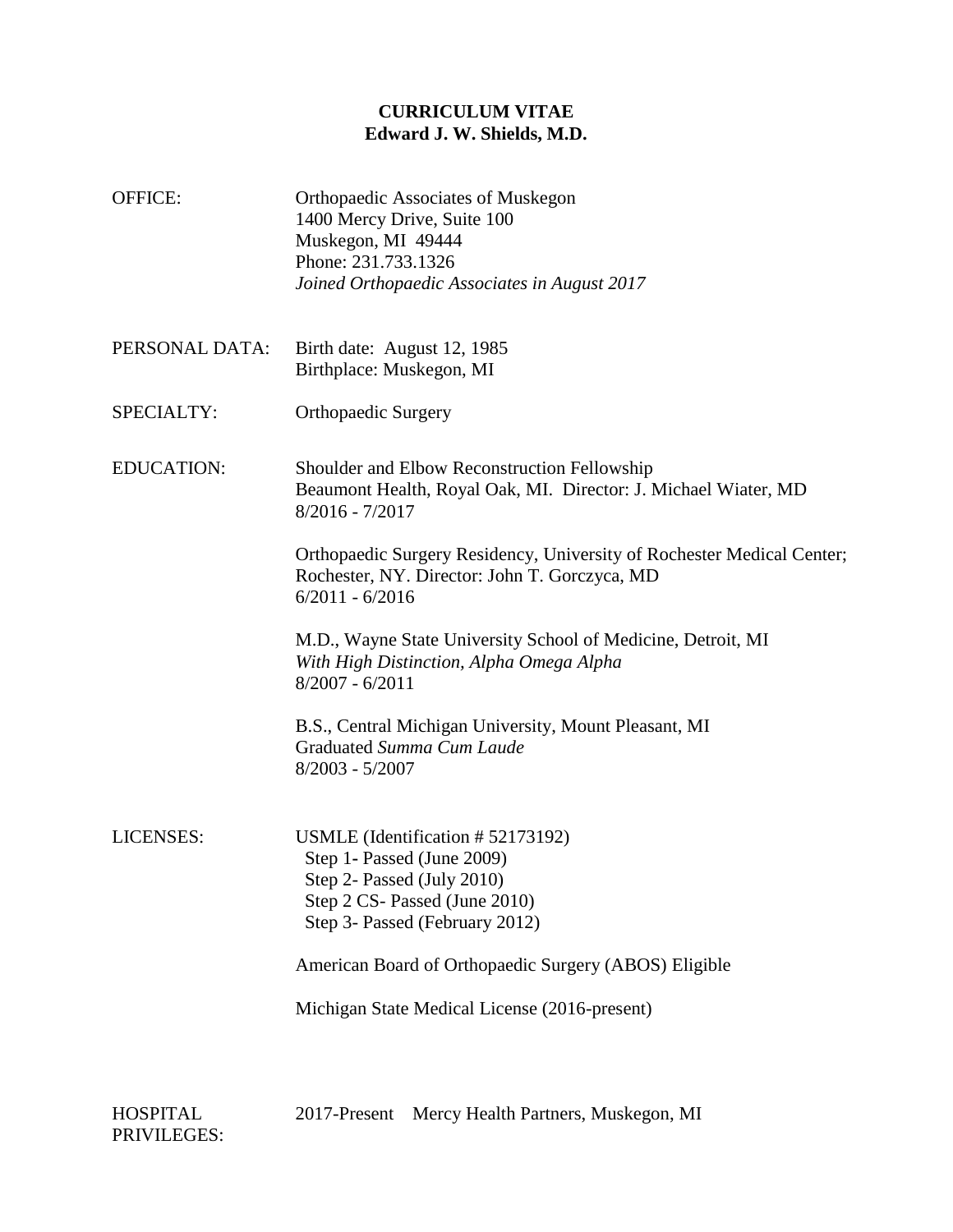2017-Present North Ottawa Community Hospital, Grand Haven, MI

| PROFESSIONAL        | American Academy of Orthopaedic Surgeons              |
|---------------------|-------------------------------------------------------|
| ASSOCIATIONS/       | Michigan Orthopaedic Society                          |
| <b>MEMBERSHIPS:</b> | Alpha Omega Alpha Medical Honors Society              |
|                     | <b>American Medical Association</b>                   |
|                     | American Shoulder and Elbow Surgeons Candidate Member |

#### HONORS/AWARDS: *Fellowship*

Michigan Orthopaedic Society Annual Meeting 1<sup>st</sup> place Scientific Paper (June 2017)

#### *Residency*

J. Edward Puzas Award (Most outstanding Clinical Science Research Paper; May 2016)

Strong Memorial Hospital Strong Star Recipient (Fall 2013)

#### *Medical School*

Year IV awards: Elvis Smith Alford, M.D. and Nellie Corbin Alford Endowed Memorial Scholarship (academic excellence); Saul Brown Award (excellence in Pathology); Distinction in Biomedical Research (2011)

Overall Year I, II, III, and IV Medical School Honors

Medical Alumni Sophomore scholarship award (highest academic achievement for combined years I and II, May 2010)

Academic Achievement Award Year II of medical school (awarded in fall 2009 for #1 class rank in class academic standings)

Alpha Omega Alpha (October 2009)

Dr. William Stapleton, Jr. Freshman Scholarship Award (# 1 rank in class academic standings for Year I of medical school, January 2009)

Academic Achievement Award Year I medical school (# 1 rank in class academic standings awarded fall of 2008)

Medical Student Alumni Summer Research Grant Recipient (Summer 2008)

Wayne State University School of Medicine Merit Scholarship (full tuition scholarship, awarded spring 2007)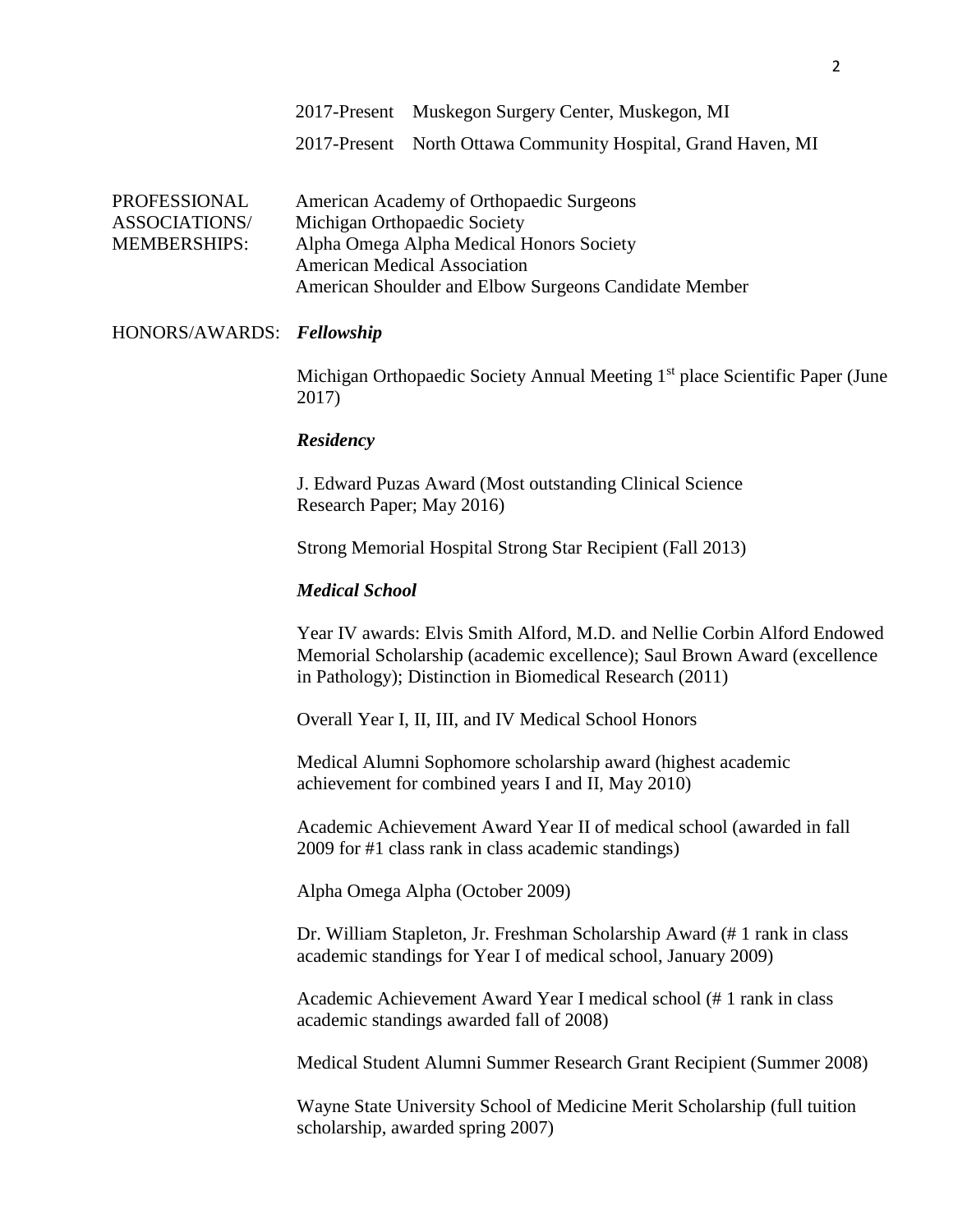# *Undergraduate*

|                                                     | CMU Honors Program Outstanding Senior Project Award Recipient (2007)                                                                                                                                                                                                                                |
|-----------------------------------------------------|-----------------------------------------------------------------------------------------------------------------------------------------------------------------------------------------------------------------------------------------------------------------------------------------------------|
|                                                     | Summer Scholars research grant (CMU, 2005)                                                                                                                                                                                                                                                          |
|                                                     | Outstanding performance in Chemistry 345-346 (awarded to 1 individual out<br>of all taking organic chemistry; 2004-2005 academic year, CMU) Outstanding<br>performance in Chemistry 131-132 (awarded to 2 individuals out of the 600<br>students who take the course; 2003-2004 academic year, CMU) |
|                                                     | Mortar Board Senior Honor Society top 10 finalist for CMU freshman of the<br>year award (2004)                                                                                                                                                                                                      |
|                                                     | Jette Macneil endowed scholarship award; Olive Hutchinson Kries memorial<br>scholarship; Don Kelsey memorial Scholarship; Academic excellence<br>scholarship; CMU board of trustee's academic scholarship                                                                                           |
| <b>RESEARCH</b><br><b>EXPERIENCE:</b>               | Orthopaedic Research Lab at William Beaumont Hospital, Royal Oak, MI.<br>$2016 - 2017$                                                                                                                                                                                                              |
|                                                     | Center for Musculoskeletal Research, University Rochester Medical Center,<br>Rochester, NY.<br>2011-2016                                                                                                                                                                                            |
|                                                     | Orthopaedic Research Lab at William Beaumont Hospital, Royal Oak, MI.<br>$2009 - 2011$                                                                                                                                                                                                              |
|                                                     | Research Assistant for Dr. Harry Goshgarian at Wayne State University<br>School of Medicine, Detroit, MI. 2008                                                                                                                                                                                      |
|                                                     | Research Assistant for Dr. Jonathan Kelty at Central Michigan University,<br>Mt. Pleasant, MI. 2003 - 2007                                                                                                                                                                                          |
|                                                     | Research Assistant for Dr. Rochelle Hueberger at Central Michigan<br>University, Mt. Pleasant, MI. 2003                                                                                                                                                                                             |
| EDITORIAL/<br><b>REVIEWER</b><br><b>ACTIVITIES:</b> | Journal of Geriatric Orthopaedic Surgery and Rehabilitation<br>active                                                                                                                                                                                                                               |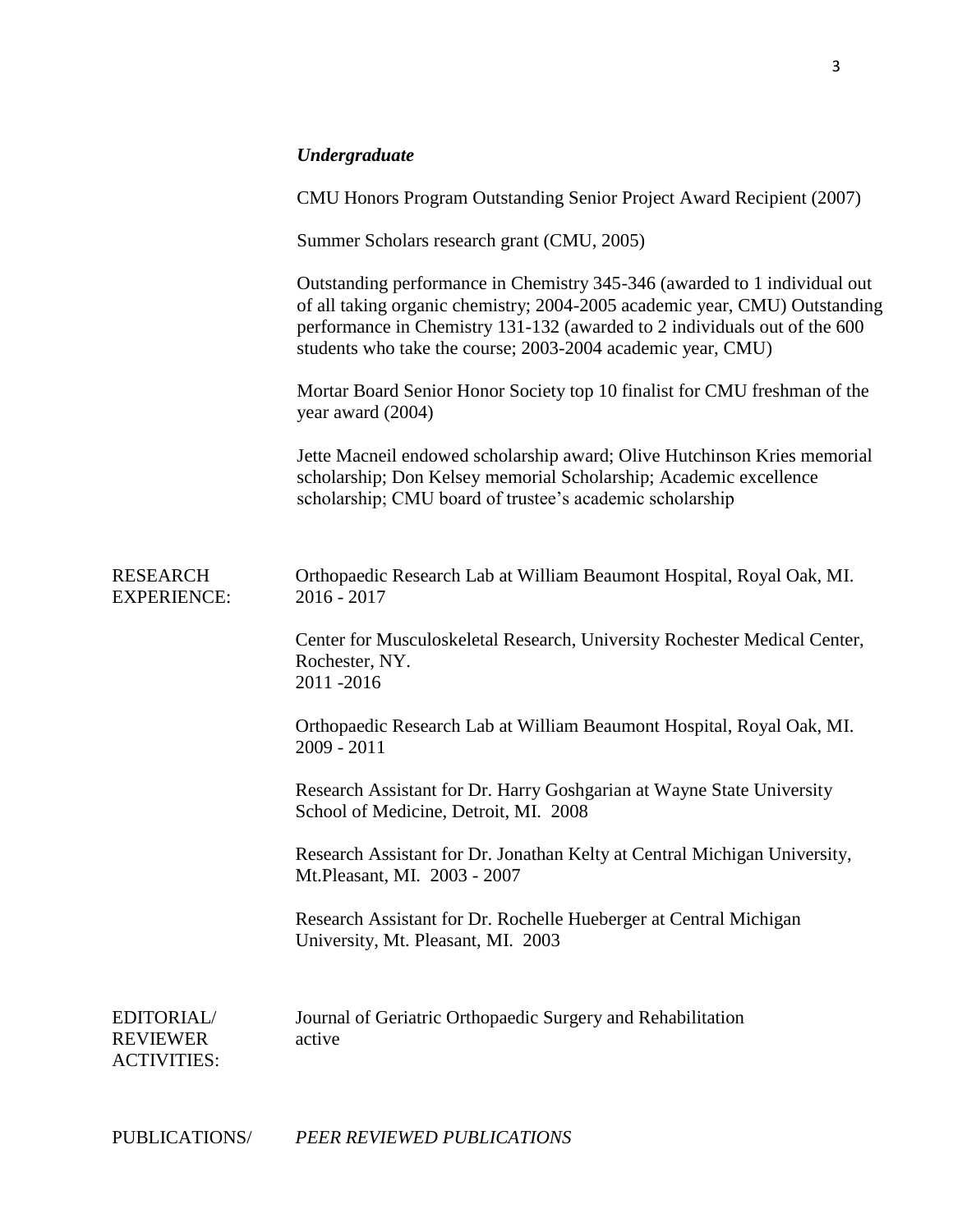# PRESENTATIONS/

- ABSTRACTS: **Shields E,** Koueiter D, Maerz T, Schwark A, Wiater JM. The Effect of Previous Rotator Cuff Repair on Clinical Outcomes after Reverse Total Shoulder Arthroplasty. *Orthopaedic Journal of Sports Medicine*, 2017; Accepted.
	- **Shields E,** Ho A, and Wiater JM. Subscapularis Tendon Management During Anatomic and Reverse Total Shoulder Arthroplasty. *Minerva Ortopedica E Traumatologica*, 2017; Accepted.
	- Thorsness R, **Shields E**, Owens K, Gorczyca J, Voloshin I. Open Reduction and Internal Fixation Versus Hemiarthroplasty in the Management of Complex Articular Fractures and Fracture-dislocations of the Proximal Humerus. *Journal of Shoulder and Elbow Arthroplasty*, 2017; Accepted.
	- **Shields E,** Ho A, and Wiater JM. Management of the Subscapularis Tendon During Total Shoulder Arthroplasty. *Journal of Shoulder and Elbow Surgery,* 2017; Apr;26(4):723-731.
	- **Shields E**, Thirukumaran C, Thorsness R, Noyes K, and Voloshin I. Patient Factors Influencing Return to Work and Cumulative Financial Claims After Clavicle Fractures in Workers Compensation Cases.*Journal of Shoulder and Elbow Surgery,*2016;25(7):1115-21.
	- Thorsness R, **Shields E,** Iannuzzi J, Zang L, Noyes K, Voloshin I. Cost Drivers after Surgical Management of Proximal Humerus Fractures in Medicare Patients.*Journal of Orthopaedic Trauma,* 2016;30(5):262-8.
	- **Shields E**, Sundem L, Childs S, Maceroli M,; Humphrey C, Ketz JP,Gorczyca JT. The Impact of Residual Angulation on Patient Reported Functional Outcome Scores after Non-operative Treatment for Humeral Shaft Fractures. *Injury,* 2016;47(4):914-8.
	- Ketz JP, Maceroli M, **Shields E**, Sanders R. Peroneal Tendon Instability in Intra-Articular Calcaneus Fractures: A Retrospective Comparative Study and a New Surgical Technique. *Journal of Orthopaedic Trauma,*  2016;30(3):e82-7.
	- **Shields E,** Behrend C, Beiswenger T, Strong B, English E, Maloney M, Voloshin I. Scapular Dyskinesis Following Displaced Fractures of the Middle Clavicle.*Journal of Shoulder and Elbow Surgery,* 2015;24(12):e331-6.
	- Thorsness R, Iannuzzi J, Shields E, Noyes K, Voloshin I. The Cost-Effectiveness of Open Reduction and Internal Fixation Compared with Hemiarthroplasty in the Management of Complex Proximal Humerus Fractures. *Journal of Shoulder and Elbow Surgery*, 2015;24(8):232-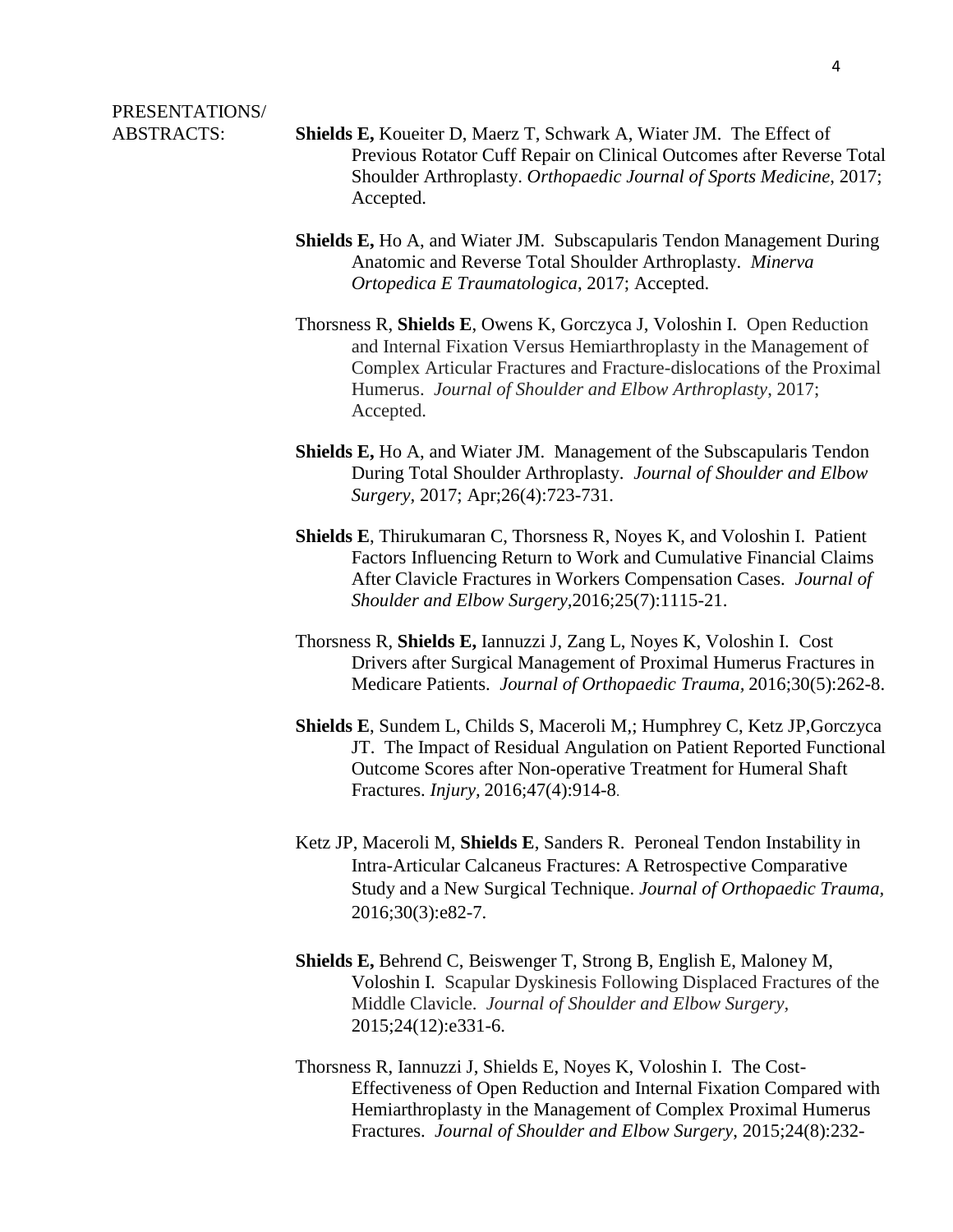- Kates S**, Shields E,** Behrend C**,** Noyes K**.** Financial Implications of Hospital readmission after hip fracture.*Geriatric Orthopaedic Surgery and Rehabilitation*, 2015 March; On-line publication, doi: 10.1177/2151458515578265
- **Shields E,** Sundem L, Childs S, Maceroli M, Humphrey C, Ketz J, and Gorczyca J. Factors Predicting Patient Reported Functional Outcomes following Humeral Shaft Fractures. *Injury,* 2015;46(4): 693-8.
- **Shields E**, Olsen J, Miller R, Rouse L, Maloney M, Voloshin I. A Comparison of a Single Incision Technique using Cortical Button with Interference Screw versus a Double Incision Technique using Suture Fixation through Bone Tunnels for Distal Biceps Brachii Tendon Repairs. *American Journal of Sports Medicine,* 2015;43(5):1072-6.
- **Shields E**, Thirukumaran C, Thorsness R, Noyes K, Voloshin I**.** An Analysis of Adult Patient Risk Factors and Complications within 30 days after Arthroscopic Shoulder Surgery. *Arthroscopy*, 2015;31(5):807-15.
- **Shields E,** Kates S. Revision Rates and Cumulative Hospital Charges in Patients Treated with Hemiarthroplasty Compared to Cannulated Screws after Femoral Neck Fractures.*Archives of Orthopaedic and Trauma Surgery*, 2014;134(12):1667-71.
- **Shields E**, Iannuzzi J, Thorsness R, Noyes K, and Voloshin I. Post-operative Morbidity by Procedure and Patient Factors Influencing Major Complications within 30 Days Following Shoulder Surgery. *Orthopaedic Journal of Sports Medicine*. 2014;2(10). Electronic Publication. DOI: 10.1177/2325967114553164
- Chen C, Behrend C, **Shields E**, English C; Maloney M, Voloshin I**.** Effects of Debridement of Biceps Tendon Insertion and Superior Labrum on Stability of the Shoulder Joint in Cadaveric Concavity-Compression Model.*Arthroscopy,* 2014;30(12):1557-61.
- **Shields E,** Mirabelli M, Amsdell S, Thorsness R, Goldblatt J, Maloney M, and Voloshin I. Functional and Ultrasonography Imaging Outcomes of Arthroscopic Simultaneous Rotator Cuff and Bankart Repair after Shoulder Dislocation.*American Journal of Sports Medicine.*  2014;42(11):2614-20.
- Olsen J**, Shields E,** Miller R, Maloney M, Voloshin I**.** A Comparison of the Tension Slide with Interference Screw versus Suture Anchor Techniques for Distal Biceps Tendon Repairs.*Journal of Shoulder and Elbow Surgery.* 2014;23(11):1607-11.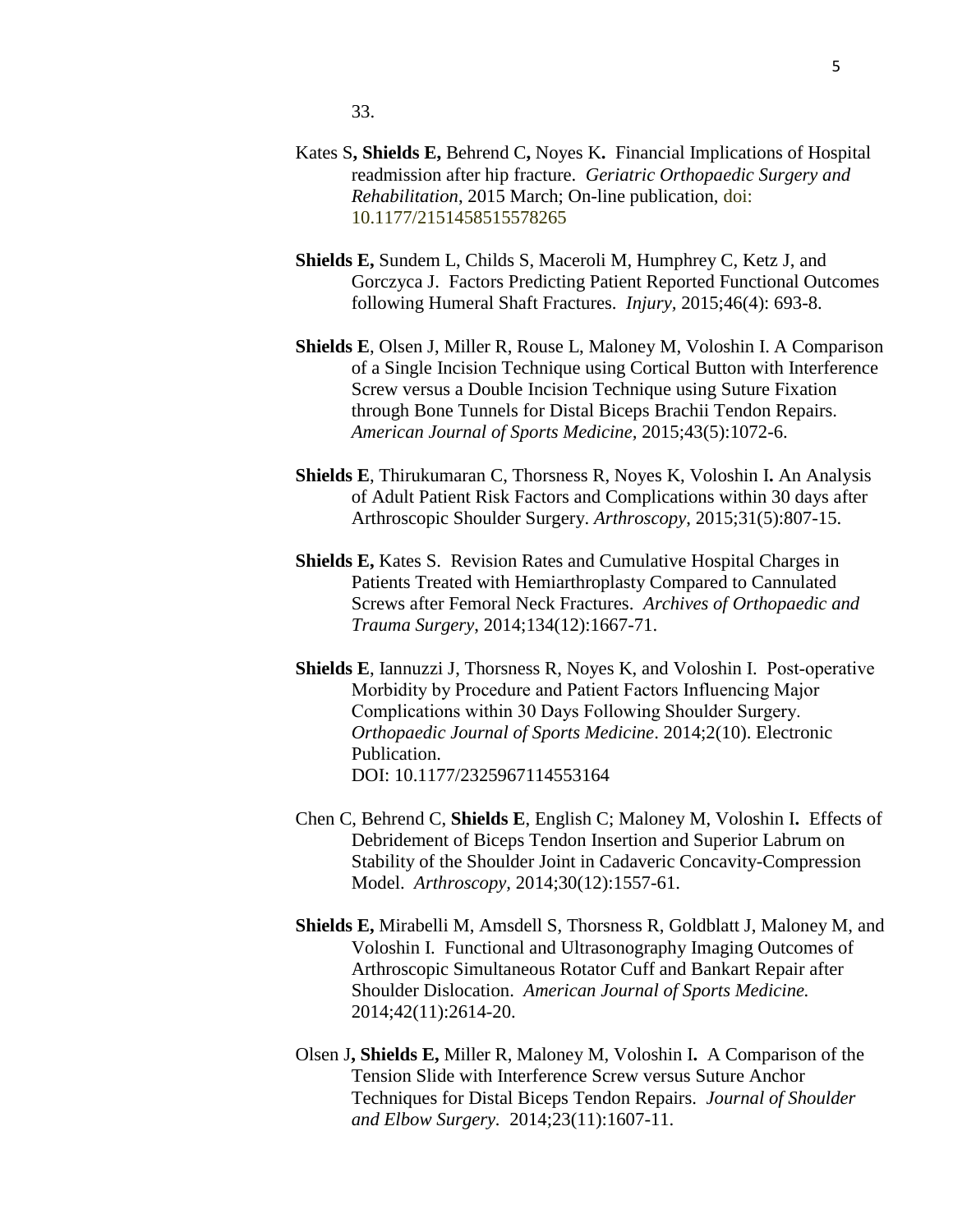- **Shields E,** Behrend C, Bair J, Cram P, Kates S. Mortality and Financial Burden of Periprosthetic fractures of the Femur. *Geriatric Orthopaedic Surgery and Rehabilition.* 2014 July; on-line publication. DOI: 10.1177/2151458514542281
- **Shields E**, Iannuzzi J, Thorsness R, Noyes K, Voloshin I. Peri-Operative Complications Following Hemi- and Total Shoulder Arthroplasty are Equivalent.*Journal of Shoulder and Elbow Surgery.* 2014;23(10):1449-53. DOI: 10.1016/j.jse.2014.01.052
- Majid K, Crowder T, Baker E, Baker K, **Shields E**, Koueiter D, Herkowitz HN. High Rate of In Vivo Corrosion of 316L Stainless Steel Thoracolumbar Connector Plates. *Journal of Spinal Disorders and Techniques*. 2011; 24(8): 500-5.
- Elsen F, **Shields E**, Roe M, VanDam R, Kelty J. Carbenoxolone Induced Depression of Rhythmogenesis in the pre-Bötzinger Complex.*BMC Journal of Neuroscience*, 2008;9:46. doi: 10.1186/1471-2202-9-46
- VanDam R, **Shields E,** Kelty, J. Rhythm Generation by the pre-Bötzinger Complex in Medullary Slice and Island Preparations: Effects of Adenosine A1 Receptor Activation. *BMC Journal of Neuroscience,*  2008; 9:95. doi: 10.1186/1471-2202-9-95

#### *MEDIA and OTHER PUBLICATIONS*

- Pfaff, K. Promising Findings for Simultaneous Bankart, RC repair. *Orthopaedics Today.* September 2014. p 8. Study authors: **Shields E,** Mirabelli M, Amsdell S, Thorsness R, Goldblatt J, Maloney M, and Voloshin I.
- Colen, CB, Fakhry H, Franco-Palacios C, Faculty Reviewers: Sobel J, Rossi N, Contributing Medical Student: **E. Shields**. *Colen Flash-Review: Transplant Surgery*. Colen Publishing 2008.

#### *SUBMITTED MANUSCRIPTS*

**Shields E** and Wiater JM. Patient Outcomes after Revision of Anatomic Total Shoulder Arthroplasty to Reverse Shoulder Arthroplasty: A Matched Cohort Study. Beaumont Health, Department of Orthopaedic Surgery, Royal Oak, MI Submitted: *JSES*

**Edward Shields MD**, Michael Maceroli MD, Leigh Sundem, Sean Childs,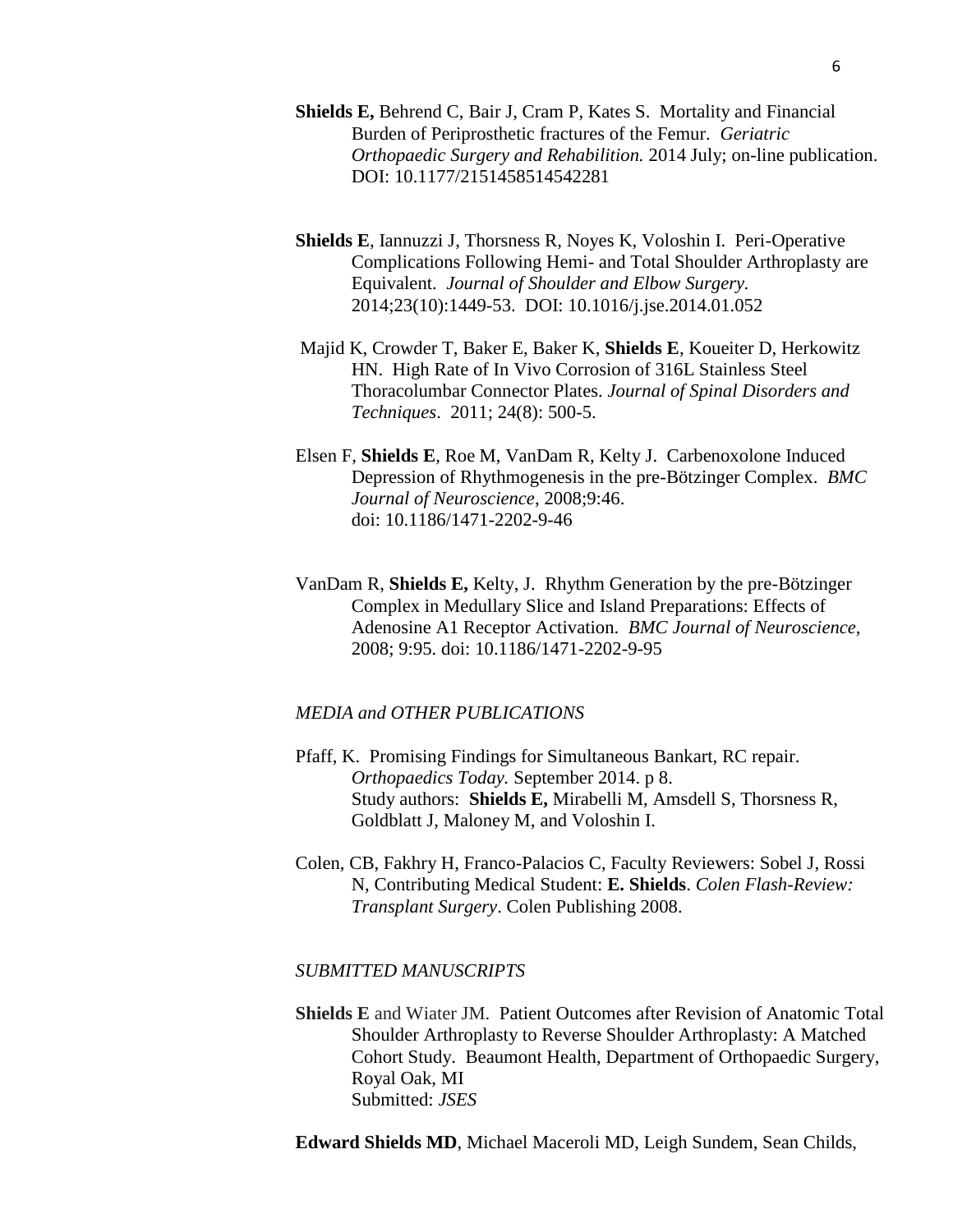Adrian Hadiono, Catherine Humphrey MD, Jonathan Gross MD, John Ketz MD, John Gorczyca MD. Functional Outcome Scores of Humeral Shaft Fractures in Patients Treated Non-operatively Compared to Those Treated Surgically**.** Department of Orthopaedic Surgery, University of Rochester, NY Submitted: *Archives of Orthopaedic and Trauma Surgery*

- **Shields E**, Thirukumaran C, Thorsness R, Noyes K, and Voloshin I. Patient Factors Influencing Return to Work and Cumulative Financial Claims After Rotator Cuff repair in Workers Compensation Cases. Department of Orthopaedic Surgery, University of Rochester, NY Submitted*: Geriatric Orthopaedics*
- **Edward Shields** and Jonathan D. Kelty. Fluorescence Recovery after Photobleaching Shows Gap Junction coupling in the pre-Bötzinger Complex. Department of Biology, Central Michigan University, Mt. Pleasant, MI, 48859, U.S.A. Submitted: *Journals of Respiratory Physiology and Neurobiology*

#### *PODIUM ABSTRACT PRESENTATIONS*

#### **ASES Annual Closed Meeting, October 2017, New Orleans, LA**

*Previous Rotator Cuff Repair is Associated with Inferior Clinical Outcomes After Reverse Total Shoulder Arthroplasty* Authors: **Shields, E**; Koueiter, D; Maerz, T; Schwark, A; Wiater, JM

# **The 13th International Congress of Shoulder and Elbow Surgery, May 2016, Jeju, Korea**

*Open Reduction and Internal Fixation Versus Hemiarthroplasty In The Management Of Complex Articular Fractures And Fracture-Dislocations Of The Proximal Humerus* Authors: Thorsness, R; **Shields, E**; Owens, C; Gorczyca, J; Voloshin, I

## **American Shoulder and Elbow Society, Closed Meeting October 2015, Ashville, NC**

*Patient Factors Influencing Return To Work And Cumulative Financial Claims After Clavicle Fractures In Workers Compensation Cases.* Authors: **Shields, E**; Thirukumaran, C; Thorsness, R; Noyes, K; Voloshin, I

# **Orthopaedic Trauma Association, National Meeting, October 2015, San Diego, CA**

*The Impact of Residual Angulation on Patient Reported Functional Outcome Scores after Non-operative Treatment for Humeral Shaft Fractures.* Authors: **Shields, E**; Sundem, L; Childs, S; Maceroli, M; Humphrey, C; Ketz, J; Soles, G; Gorczyca, J

**Orthopaedic Trauma Association, National Meeting, October 2015, San Diego, CA**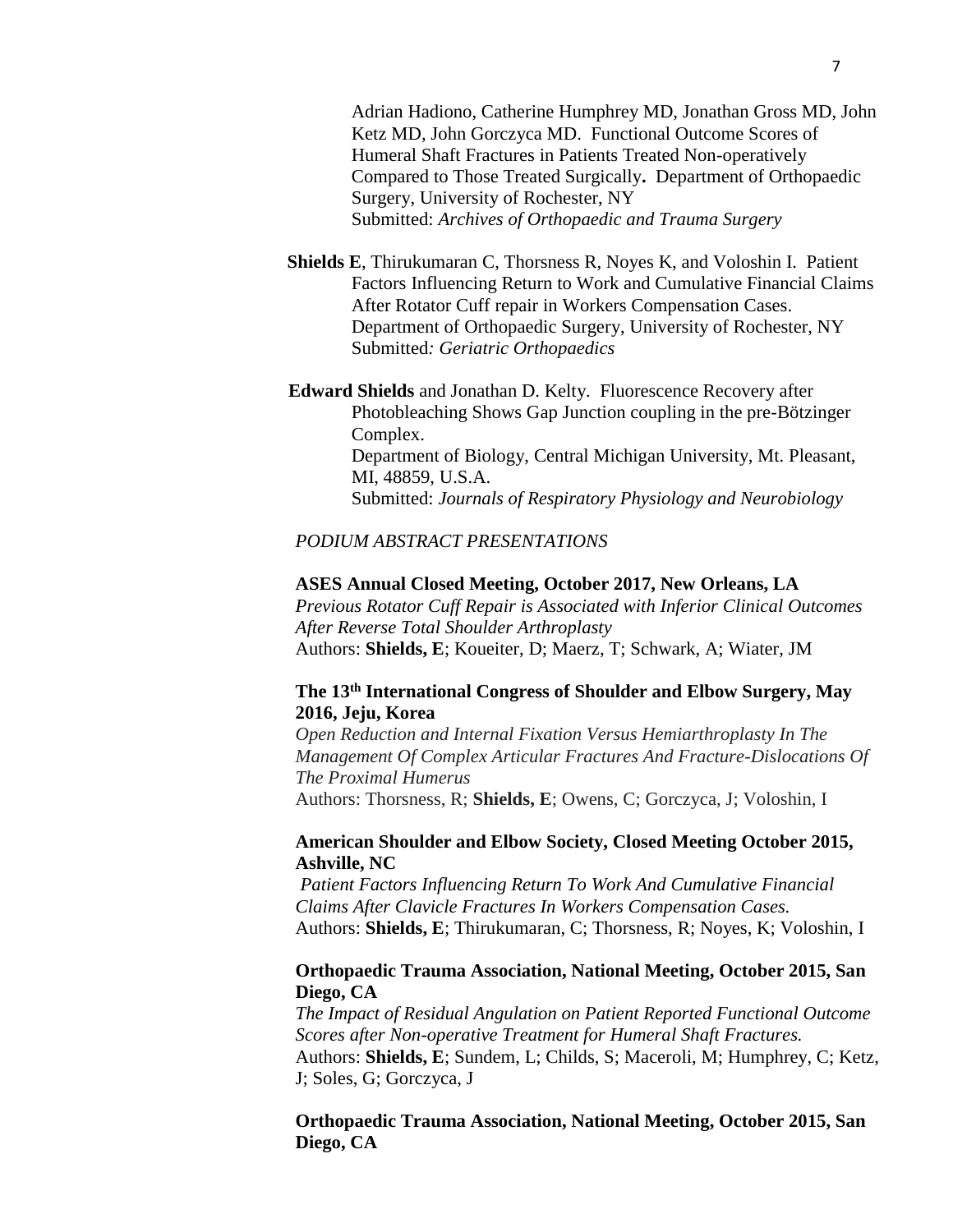*Scapular Dyskinesis Following Displaced Fractures of the Middle Clavicle.* Authors: **Shields, E**; Behrend, C; Beiswenger, T; Strong, B; Maloney, M; Voloshin, I

# **European Society for Surgery of the Shoulder and Elbow, September 2015, Milano, Italy**

*Scapular Dyskinesis Following Displaced Fractures of the Middle Clavicle.* Authors: **Shields, E**; Behrend, C; Beiswenger, T; Strong, B; Maloney, M; Voloshin, I

# **American Shoulder and Elbow Society, Specialty Day Meeting, March 2015, Las Vegas, NV**

*The Cost-Effectiveness Of Open Reduction And Internal Fixation Compared With Hemiarthroplasty In The Management Of Complex Proximal Humerus Fractures.*

Authors: Thorsness, R; Iannuzzi, J; **Shields, E**; Noyes, K; Voloshin, I

# **American Orthopaedic Association/COA combined meeting June 2014, Montreal, Canada**

*The cost-effectiveness of open reduction and internal fixation compared with hemiarthroplasty in the management of complex proximal humerus fractures.*  Authors: Thorsness, R; Iannuzzi, J; **Shields, E**; Noyes, K; Voloshin, I

# **Arthroscopy Association of North America, Annual Meeting May 2014, Hollywood, FL**

*Defining High Risk Shoulder Procedures: An analysis of the National Surgical Quality Improvement Database* Authors: **Shields, E**; Iannuzzi, J; Thorsness, R; Noyes, K; Voloshin, I

# **Arthroscopy Association of North America, Annual Meeting May 2014, Hollywood, FL**

*Functional and Ultrasonography Imaging Outcomes of Arthroscopic Simultaneous Rotator Cuff and Bankart Repair after Shoulder Dislocation* Authors: **Shields, E**; Mirabeli, M; Amsdell, S; Thorsness, R; Goldblatt, J; Maloney, M; Voloshin, I

# **American Academy of Orthopaedic Surgeons, March 2014, New Orleans, LA**

*Open Reduction and Internal Fixation versus Hemiarthroplasty In The Management Of Proximal Humerus Fractures* Authors: Thorsness, R.; **Shields, E**.; Iannuzzi, J; Zhang, L; Noyes, K; Voloshin, I.

# **Orthopaedic Trauma Association, National Meeting, October 2013, Phoenix, AZ**

*Functional Outcome Scores of Humeral Shaft Fractures in Patients Treated Non-operatively Compared to Those Treated Surgically* Authors: **Shields, E**; Maceroli, M; Sundem, L; Childs, S; Hadiono, A; Humphrey, C; Gross, J; Ketz, J; Gorczyca, J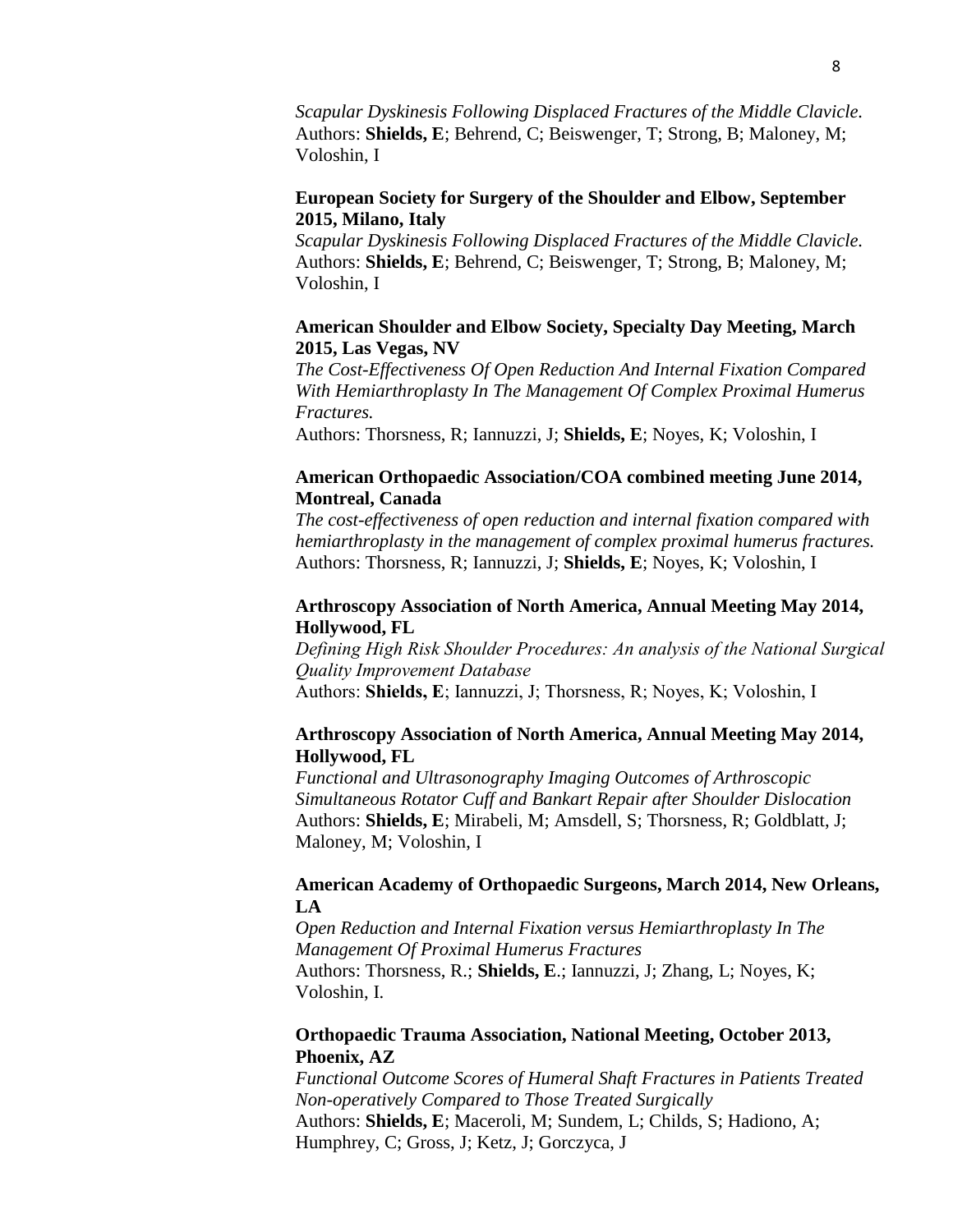#### **American Shoulder and Elbow Society, Closed Meeting October 2013, Las Vegas, NV**

*Functional and Ultrasonography Imaging Outcomes of Arthroscopic Simultaneous Rotator Cuff and Bankart Repair after Shoulder Dislocation* Authors: **Shields, E**; Mirabeli, M; Amsdell, S; Thorsness, R; Goldblatt, J; Maloney, M; Voloshin, I

#### **Lumbar Spine Research Society Meeting, May 2011, Chicago, IL**

*A Retrospective Review of the Benefits and Side Effects using Spinal Anesthesia for Orthopaedic Lumbar Spine Surgery* Authors: Vitale, C; **Shields, E**; Baker, K; Fischgrund, J

#### *POSTER PRESENTATIONS*

#### **Beaumont Health Resident and Fellow Research Forum, May, 2017, Royal Oak, MI**

*The Effect of Previous Rotator Cuff Repair on Clinical Outcomes after Reverse Total Shoulder Arthroplasty* Authors: **Shields E**, Koueiter D, Maerz T, Schwark A, Wiater JM

#### **American Orthopaedic Association, Annual Meeting, June 2016, Seattle, WA**

*Patient Factors Influencing Return to Work and Cumulative Financial Claims After Rotator Cuff Repair in Workers Compensation Cases* Authors: **Shields, E**; Thirukumaran, C; Thorsness, R; Noyes, K; Nicandri, G; Voloshin, I

# **The 13th International Congress of Shoulder and Elbow Surgery, May 2016, Jeju, Korea**

*Scapular Dyskinesis Following Displaced Fractures of the Middle Clavicle.* Authors: **Shields, E**; Behrend, C; Beiswenger, T; Strong, B; Maloney, M; Voloshin, I

# **American Shoulder and Elbow Society, Closed Meeting October 2015, Ashville, NC**

*Open Reduction And Internal Fixation Versus Hemiarthroplasty In The Management Of Complex Articular Fractures And Fracture-Dislocations Of The Proximal Humerus* Authors: Thorsness, R; **Shields, E**; Owens, C; Gorczyca, J; Voloshin, I

# **American Orthopaedic Association, Annual Meeting, June 2015, Providence, RI**

*Open Reduction and Internal Fixation versus Hemiarthroplasty in the Management of Complex Articular Fractures and Fracture-Dislocations of the Proximal Humerus*

Authors: Thorsness, R; **Shields, E**; Owens, K; Gorczyca, J; Voloshin, I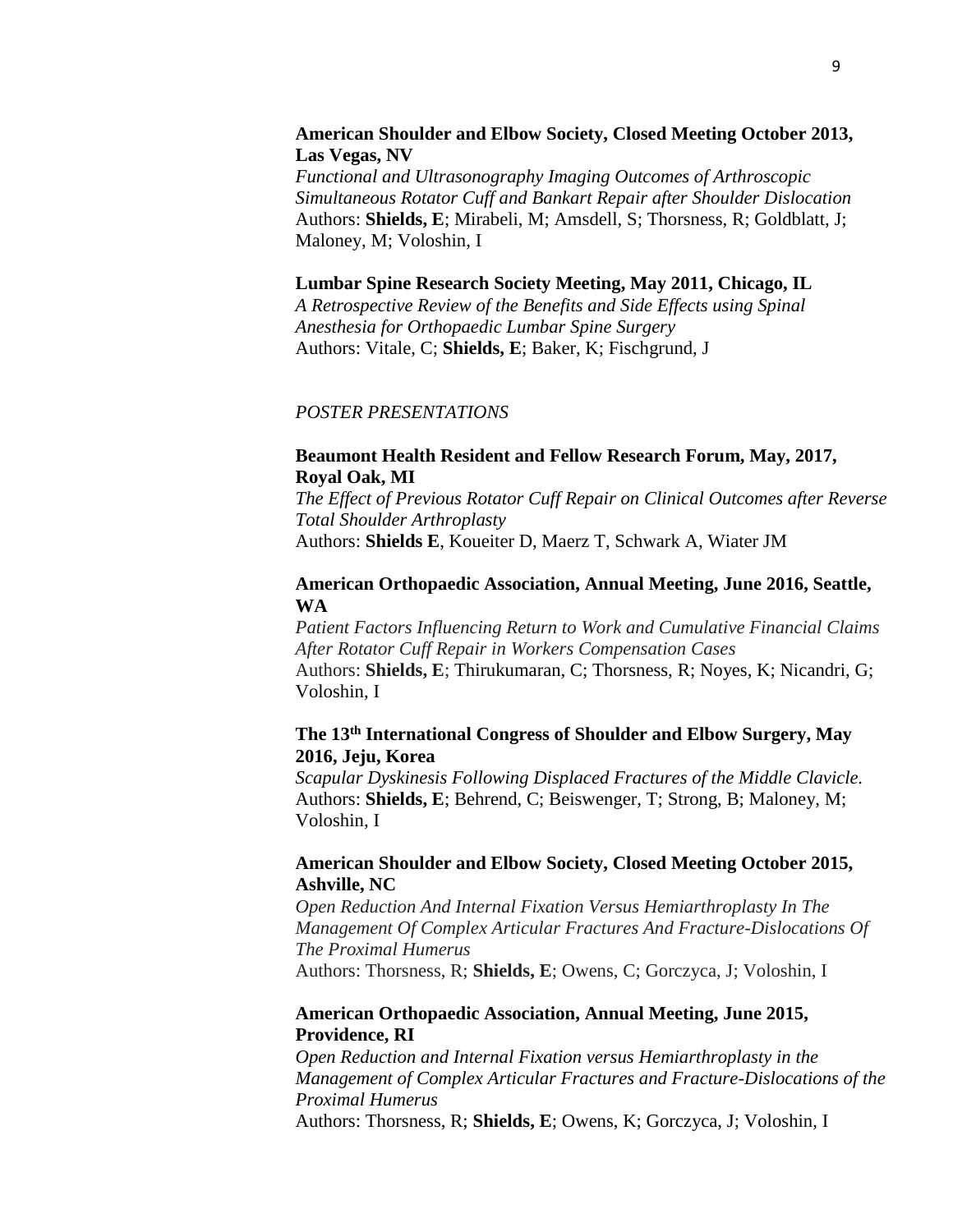# **Orthopaedic Trauma Association, Annual Meeting, October 2014, Tampa Bay, FL**

*Factors Predicting Satisfactory Functional Outcomes in Patients Following Humeral Shaft Fractures* Authors: **Shields, E**; Sundem, L; Childs, S; Maceroli, M; Soles, G; Humphrey, C; Ketz, J; Gorczyca, J

# **Orthopaedic Trauma Association, Annual Meeting, October 2014, Tampa Bay, FL**

*A New Technique for Identification and Stabilization of Dislocating Peroneal Tendons Following Open Treatment of Intra-articular Calcaneus Fractures* Authors: Maceroli, M; **Shields, E**; Sanders, R; Ketz, J

# **American Orthopaedic Association/COA Combined Meeting, June 2014, Montreal, Canada**

*Functional and Ultrasonography Imaging Outcomes of Arthroscopic Simultaneous Rotator Cuff and Bankart Repair after Shoulder Dislocation* Authors: **Shields, E**; Mirabeli, M; Amsdell, S; Thorsness, R; Goldblatt, J; Maloney, M; Voloshin, I

## **American Shoulder and Elbow Society, Closed Meeting, October 2013, Las Vegas, NV**

*Open Reduction and Internal Fixation versus Hemiarthroplasty In The Management Of Complex Articular Fractures And Fracture-Dislocations Of The Proximal Humerus* Authors: Thorsness, R; **Shields, E**; Owens, K; Voloshin, I

# **American Orthopaedic Association Annual Meeting, June 2013, Denver, CO**

*Scapula Dyskinesis Following Treatment of Displaced Fractures of the Midshaft Clavicle* Authors: Behrend, C., **Shields, E**; English, C; Beiwenger, T; Maloney, M.D., Voloshin, I.

# **International Society of Arthroscopy, Knee Surgery, and Orthopaedic Sports Medicine Annual Meeting, May 2013, Toronto, Canada**

*Scapular Dyskinesis Following Displaced Fractures of the Midshaft Clavicle* Authors: Behrend, C; Beiswenger, T; English, C; **Shields, E**; Maloney, M; Voloshin, I

# **Arthroscopy Association of North America Annual Meeting, April 2013, San Antonio, TX**

*Scapular Dyskinesis Following Displaced Fractures of the Midshaft Clavicle* Authors: Behrend, C; Beiswenger, T; English, C; **Shields, E**; Maloney, M; Voloshin, I

**Arthroscopy Association of North America Annual Meeting, April 2013,**